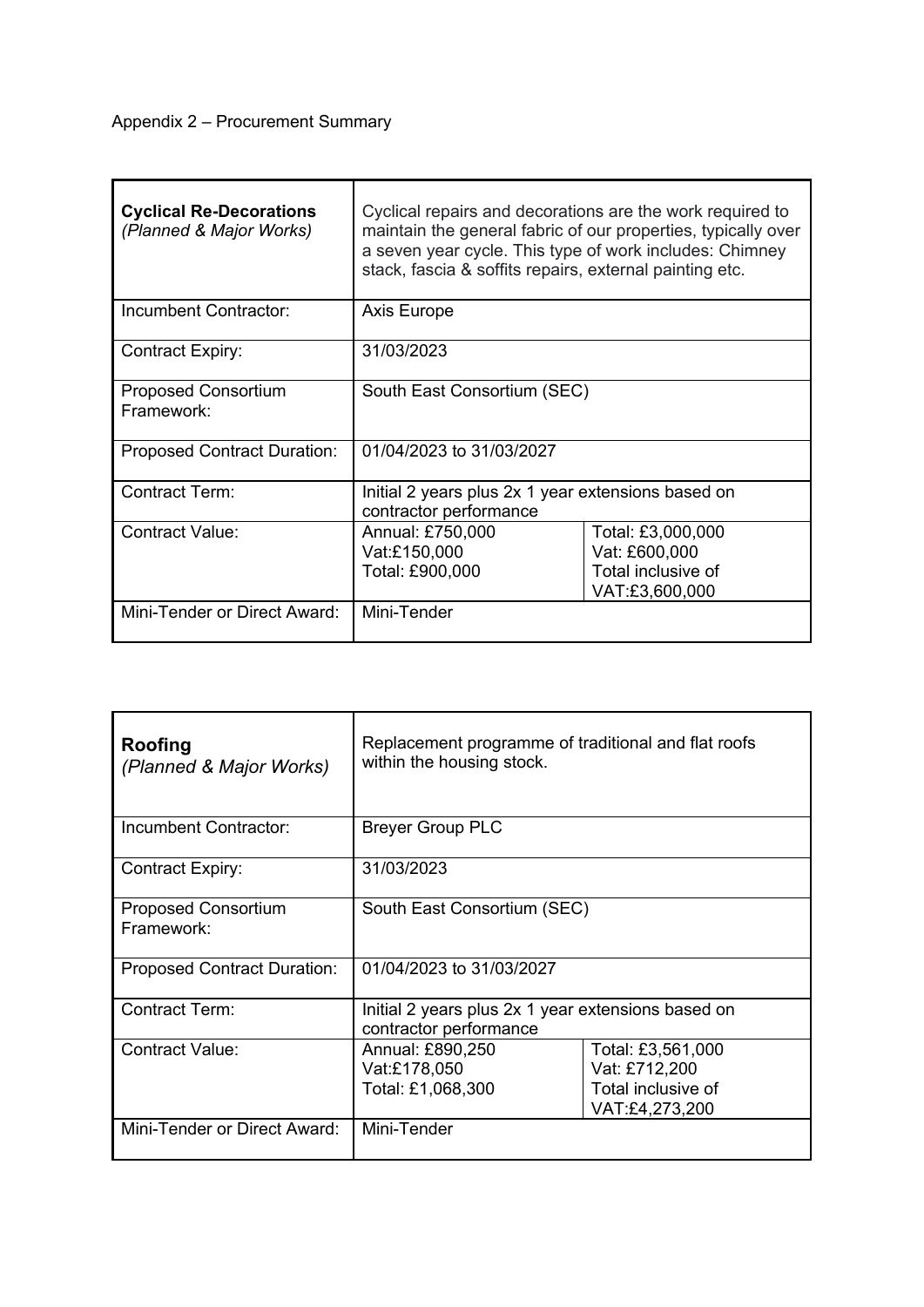| <b>Wet Rooms</b><br>(Planned & Major Works) |                                                                              |                                                                            |
|---------------------------------------------|------------------------------------------------------------------------------|----------------------------------------------------------------------------|
| Incumbent Contractor:                       | Pilon Ltd                                                                    |                                                                            |
| <b>Contract Expiry:</b>                     | 31/03/2023                                                                   |                                                                            |
| <b>Proposed Consortium</b><br>Framework:    | South East Consortium (SEC)                                                  |                                                                            |
| <b>Proposed Contract Duration:</b>          | 01/04/2023 to 31/03/2027                                                     |                                                                            |
| <b>Contract Term:</b>                       | Initial 2 years plus 2x 1 year extensions based on<br>contractor performance |                                                                            |
| <b>Contract Value:</b>                      | Annual: £350,000<br>Vat:£70,000<br>Total: £420,000                           | Total: £1,400,000<br>Vat: £280,000<br>Total inclusive of<br>VAT:£1,680,000 |
| Mini-Tender or Direct Award:                | Mini-Tender                                                                  |                                                                            |

| <b>Mobility Lifts</b><br>(Compliance & Projects) | Servicing, repairs, maintenance and installations of stair<br>lifts and through floor lifts within the housing stock. |                                                                        |
|--------------------------------------------------|-----------------------------------------------------------------------------------------------------------------------|------------------------------------------------------------------------|
| Incumbent Contractor:                            | <b>Apex Lifts</b>                                                                                                     |                                                                        |
| <b>Contract Expiry:</b>                          | 31/03/2023                                                                                                            |                                                                        |
| <b>Proposed Consortium</b><br>Framework:         | South East Consortium (SEC)                                                                                           |                                                                        |
| <b>Proposed Contract Duration:</b>               | 01/04/2023 to 31/03/2027                                                                                              |                                                                        |
| <b>Contract Term:</b>                            | Initial 2 years plus 2x 1 year extensions based on<br>contractor performance                                          |                                                                        |
| <b>Contract Value:</b>                           | Annual: £150,000<br>Vat:£30,000<br>Total: £180,000                                                                    | Total: £600,000<br>Vat: £120,000<br>Total inclusive of<br>VAT:£720,000 |
| Mini-Tender or Direct Award:                     | Mini-Tender                                                                                                           |                                                                        |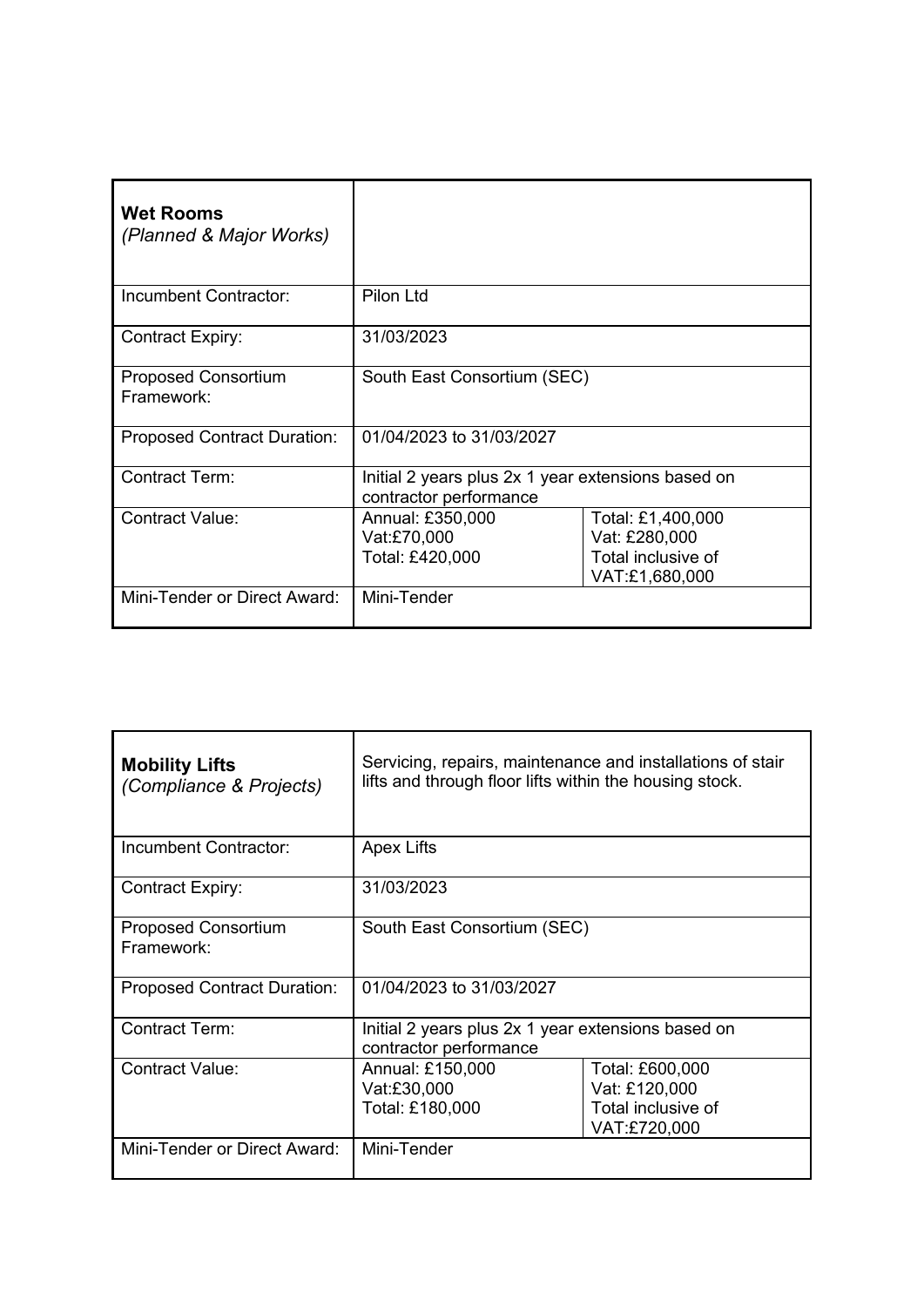| <b>Water Hygiene</b><br>(Compliance & Projects) | Planned and preventative water hygiene management<br>and testing for Legionella to all shared water systems<br>within the housing stock. |                                                                       |
|-------------------------------------------------|------------------------------------------------------------------------------------------------------------------------------------------|-----------------------------------------------------------------------|
| Incumbent Contractor:                           | <b>H20 Nationwide Ltd</b>                                                                                                                |                                                                       |
| <b>Contract Expiry:</b>                         | 31/03/2023                                                                                                                               |                                                                       |
| <b>Proposed Consortium</b><br>Framework:        | South East Consortium (SEC)                                                                                                              |                                                                       |
| <b>Proposed Contract Duration:</b>              | 01/04/2023 to 31/03/2027                                                                                                                 |                                                                       |
| <b>Contract Term:</b>                           | Initial 2 years plus 2x 1 year extensions based on<br>contractor performance                                                             |                                                                       |
| <b>Contract Value:</b>                          | Annual: £80,000<br>Vat:£16,000<br>Total: £96,000                                                                                         | Total: £320,000<br>Vat: £64,000<br>Total inclusive of<br>VAT:£384,000 |
| Mini-Tender or Direct Award:                    | Mini-Tend                                                                                                                                |                                                                       |

| <b>Asbestos Surveys</b><br>(Compliance & Projects) | Carry out surveys and re-inspections to individual<br>properties and the common areas of residential blocks, to<br>enable planned works and manage the risk of asbestos. |                 |
|----------------------------------------------------|--------------------------------------------------------------------------------------------------------------------------------------------------------------------------|-----------------|
| Incumbent Contractor:                              | Riverside                                                                                                                                                                |                 |
| <b>Contract Expiry:</b>                            | 31/03/2023                                                                                                                                                               |                 |
| <b>Proposed Consortium</b><br>Framework:           | South East Consortium (SEC)                                                                                                                                              |                 |
| <b>Proposed Contract Duration:</b>                 | 01/04/2023 to 31/03/2027                                                                                                                                                 |                 |
| <b>Contract Term:</b>                              | Initial 2 years plus 2x 1 year extensions based on<br>contractor performance                                                                                             |                 |
| <b>Contract Value:</b>                             | Annual: £100,000                                                                                                                                                         | Total: £400,000 |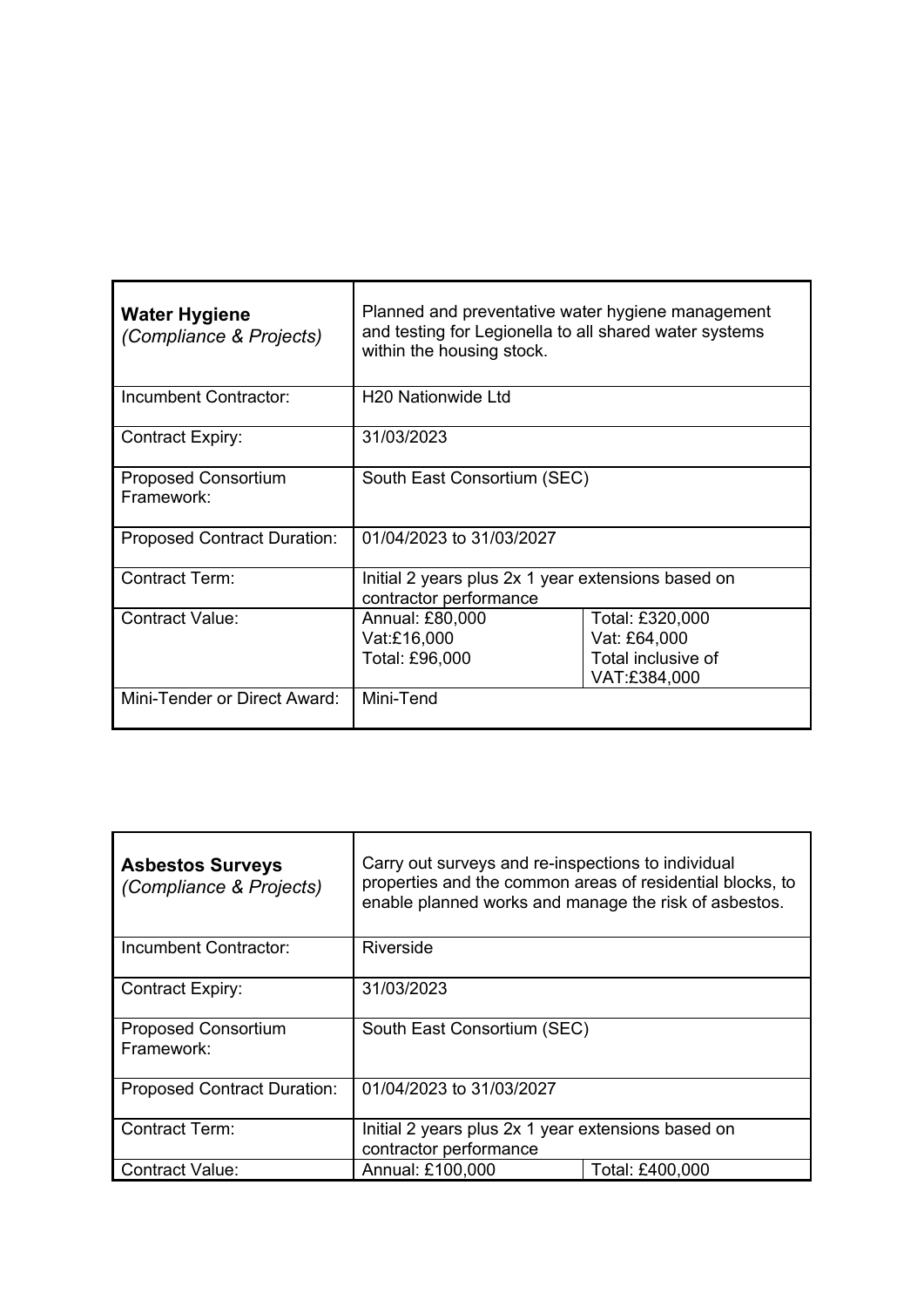|                              | Vat:£20,000<br>Total: £120,000 | Vat: £80,000<br>Total inclusive of<br>VAT:£480,000 |
|------------------------------|--------------------------------|----------------------------------------------------|
| Mini-Tender or Direct Award: | Mini-Tender                    |                                                    |

| <b>Asbestos Removals</b><br>(Compliance & Projects) | Carry out removals of asbestos to individual properties<br>and the common areas of residential blocks, to enable<br>planned works and manage the risk of asbestos. |                                                                        |
|-----------------------------------------------------|--------------------------------------------------------------------------------------------------------------------------------------------------------------------|------------------------------------------------------------------------|
| Incumbent Contractor:                               | <b>PA Group</b>                                                                                                                                                    |                                                                        |
| <b>Contract Expiry:</b>                             | 31/03/2023                                                                                                                                                         |                                                                        |
| <b>Proposed Consortium</b><br>Framework:            | South East Consortium (SEC)                                                                                                                                        |                                                                        |
| <b>Proposed Contract Duration:</b>                  | 01/04/2023 to 31/03/2027                                                                                                                                           |                                                                        |
| <b>Contract Term:</b>                               | Initial 2 years plus 2x 1 year extensions based on<br>contractor performance                                                                                       |                                                                        |
| <b>Contract Value:</b>                              | Annual: £200,000<br>Vat:£40,000<br>Total: £240,000                                                                                                                 | Total: £800,000<br>Vat: £160,000<br>Total inclusive of<br>VAT:£960,000 |
| Mini-Tender or Direct Award:                        | Mini-Tender                                                                                                                                                        |                                                                        |

| <b>Energy Efficiency</b><br><b>Measures (WHR)</b><br>(Compliance & Projects) | Carry out individual energy efficiency and Whole House<br>Retrofit (WHR) measures, including loft, cavity, external<br>wall insulation and Solar PV. |
|------------------------------------------------------------------------------|------------------------------------------------------------------------------------------------------------------------------------------------------|
| Incumbent Contractor:                                                        | <b>None</b>                                                                                                                                          |
| <b>Contract Expiry:</b>                                                      | N/A                                                                                                                                                  |
| <b>Proposed Consortium</b><br>Framework:                                     | London Housing Consortium (LHC)                                                                                                                      |